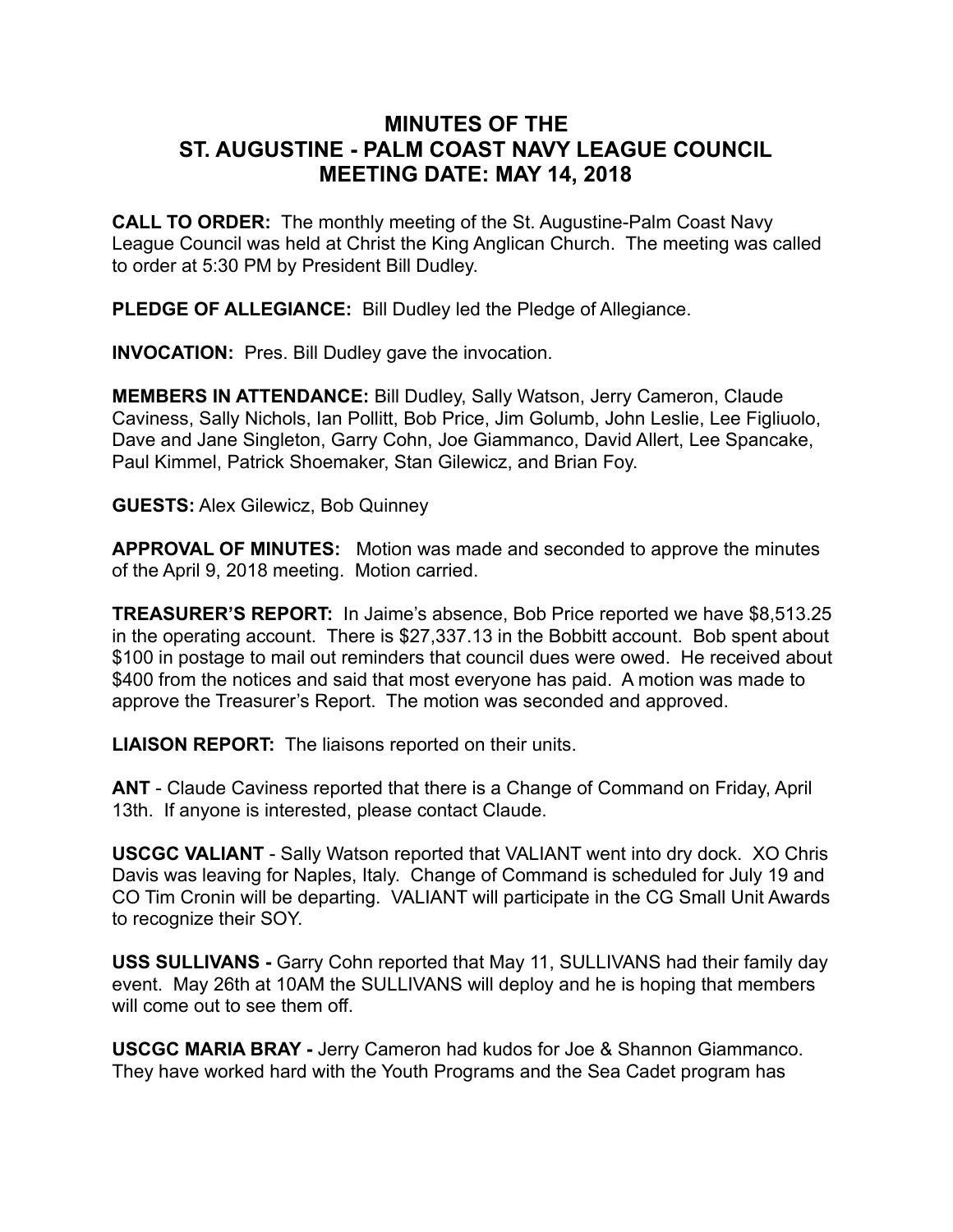grown tremendously. Joe has arranged for the Sea Cadets to tour the Maria Bray on April 14th.

**USCGC RIDLEY** - Dave Singleton reported Change of Command will be June 21. Small Unit Awards will be June 11 at Flagler Solarium for RIDLEY

**BLOUNT ISLAND COMMAND** - NCO of the year, is 11 am on June 1 at Lassen Veterans Home. There is no charge for lunch, but we will collect \$10 per person to donate back to Lassen.

**HITRON** - Paul Kimmel reported they had SOQ awards this afternoon. June 6, 9 am there will be a shooting demonstration and we need more people signed up. Boat rides are available so see Paul to sign up.

**USS FARRAGUT -** Ian reported the ship has deployed and the SOQ and SOY have been identified. We will be mailing the plaques out to the ship for them to present.

**BENE PACKAGES -** Ian reported that several SOYs redeemed their trip to St. Augustine. The Ponce Hotel has been kind enough to comp rooms, but in the future we will be getting a discounted rate.

**USS HUE CITY -** We need a liaison. If you are interested, talk to Ian.

**USCG SMALL UNIT AWARDS -** Dave Singleton said that so far 40 people have signed up for the event. It will be held on June 11 at the Flagler Solarium.

**YOUTH PROGRAMS -** Joe Giammanco reported that Sea Cadets had a Battlethon with over 100 cadets participating. St Augustine Sea Cadets won the competition. On Recruitment Day, 10 young people signed up, so the goal has been raised from 40 to 50 Cadets in the unit. May 20th will be the awards ceremony at 1PM at the St. Augustine Lighthouse. All are welcome. The JROTC units have had their year end awards.

Bill Dudley recognized Joe & Shannon for the excellent job they have done with the units in their first year.

With an increase in Sea Cadet members, there is a need for uniforms. Joe will be making a presentation at an upcoming meeting for ideas.

**MEMBERSHIP -** Claude would like some help getting Lee Geanuleas and wife Debbie to rejoin our council.

**COMMUNICATIONS** - Lee had gotten the new members on the mailing list and sent out welcome letters. Our council is the "scorecard sponsor" for the First Tee of North Florida golf tournament. Our name was on the scorecard. Each goody bag contained a NL brochure and a flyer about our golf tournament sponsor. Lee will invite a foursome of 4 teens from First Tee to play in the Navy League golf tournament.